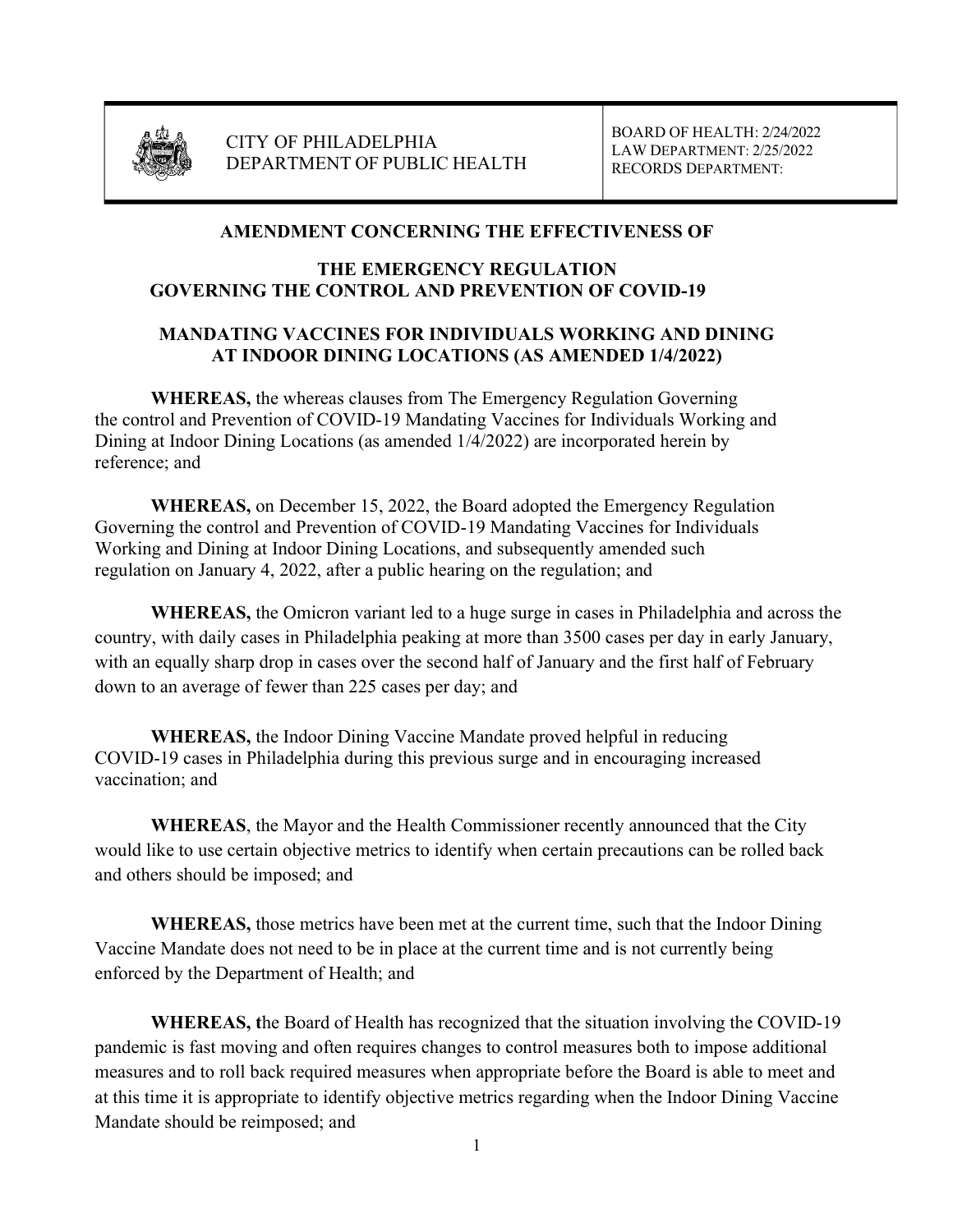NOW, THEREFORE, pursuant to its authority under the Pennsylvania Disease Prevention and Control Law of 1955, Section 6-210 of The Philadelphia Code, Section 8-407 of the Philadelphia Home Rule Charter, and the Mayor's "Declaration of Extraordinary Circumstance: Suspending the Formal Regulatory Process for Regulations Concerning a Novel Coronavirus," the Board of Health hereby adopts the following emergency regulation, effective immediately upon delivery to the Department of Records, while the remaining procedures and formalities of Section 8-407 are followed to promulgate this as a formal regulation:

Section A: Indoor Dining Mandate Not In Effect (Mask Precautions or All Clear Response Levels). The Emergency Regulation Governing the control and Prevention of COVID-19 Mandating Vaccines for Individuals Working and Dining at Indoor Dining Locations (as amended 1/4/2022), attached hereto as Exhibit A, (the "Indoor Dining Vaccine Mandate") is not in effect at this time based on the Commissioner and Board's determination that three (3) or more of the following metrics have been reached:

- 1. The average daily case count of reported COVID-19 cases for the prior seven (7) days is less than two hundred and twenty-five (225).
- 2. Hospitalizations related to COVID-19 cases are under one hundred (100).
- 3. The current positivity rate for COVID-19 tests is under 5%.
- 4. The average daily case count for reported COVID-19 cases has not risen by more than 50% within the prior ten (10) days.

If the Indoor Dining Vaccine Mandate becomes effective once more under either Section B or Section C of this Regulation, the mandate shall cease to be effective upon the Commissioner's determination and certification to the Board and the Mayor that three (3) or more of the metrics identified above have been reached.

Section B: Indoor Dining Mandate Effective With Option for Testing in Lieu of Vaccination (Caution Response Level). Upon the Commissioner's Determination and Certification to the Board and the Mayor that (a) three (3) or more of the metrics set forth below are applicable; and (b) reimposition of the requirements of the Indoor Dining Vaccine Mandate with the testing exception provided in this Section B is appropriate and necessary to control the spread of COVID-19 in the City, the Indoor Dining Vaccine Mandate shall be reinstituted, however, Indoor Dining Locations shall have the option to accept proof of a negative PCR or antigen test for COVID-19 from a sample that was collected from a customer within twenty-four (24) hours of the date of entrance to the Indoor Dining Location in lieu of proof of vaccination or an exception, all as the Department of Health shall set forth in guidance consistent with the Optional Exception for Testing that was allowed under the Indoor Dining Vaccine Mandate prior to January 17, 2022, see Indoor Dining Mandate at Section 2(E):

> 1. The average daily case count of reported COVID-19 cases for the prior seven (7) days is two hundred and twenty-five (225) or more but less than five hundred (500).